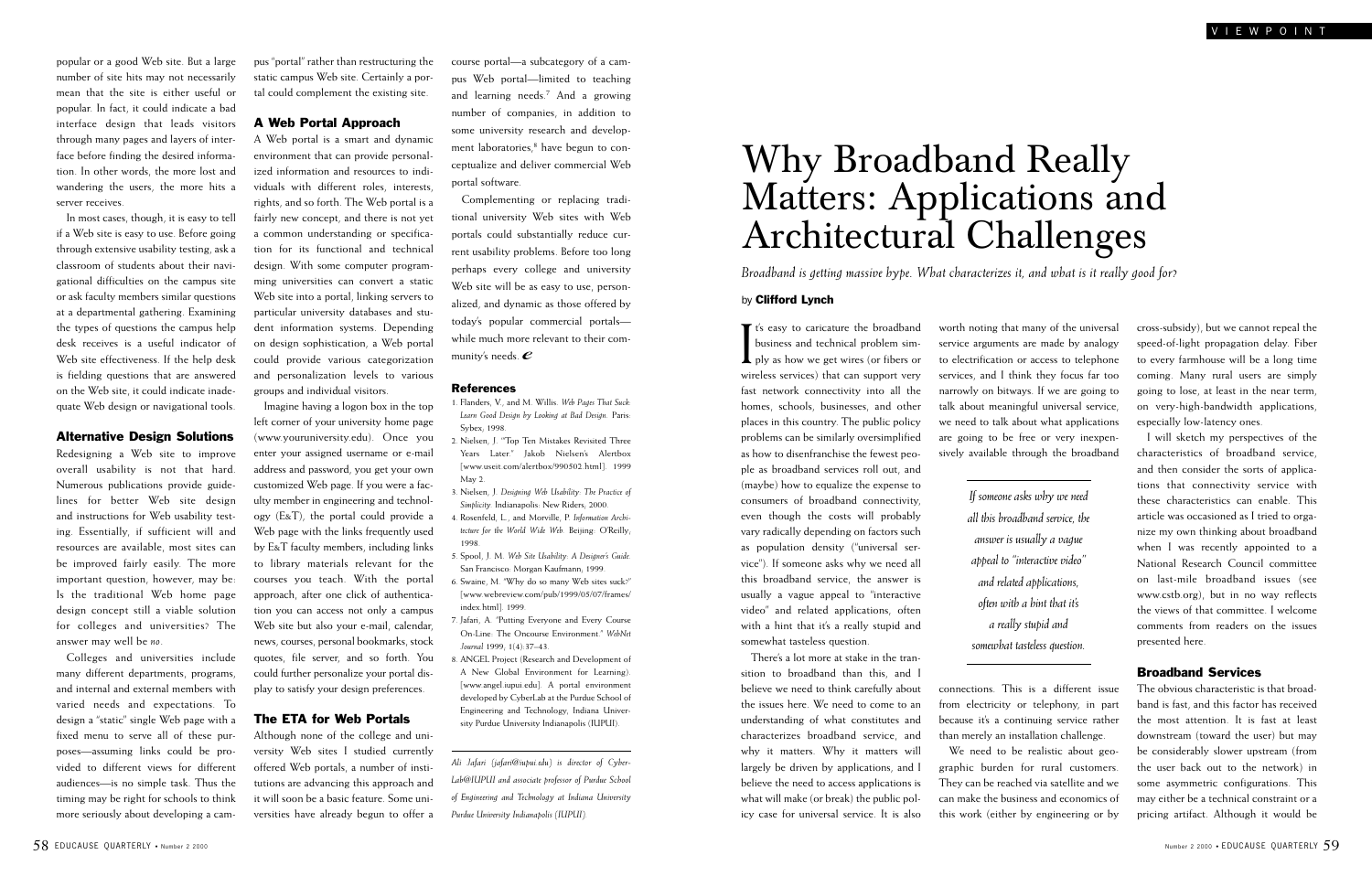tion to broadband. If broadband is simply a way to deliver pay-per-view video entertainment, reliability isn't very important. But if it becomes a lifeline to the network for consumers and small businesses, reliability is a serious factor. Current practices in addressing and route aggregation and advertisement by most Internet service providers make it essentially impossible for a home or small business concerned with reliability to use, for example, both a cable-based and digital subscriber line (DSL) connection simultaneously so that if one link fails, the consumer's network remains connected to the Internet. This kind of redundant connection is a common practice for large organizations that require highly reliable network access and are willing to pay for multiple network connections (from multiple providers) as a way of obtaining it. Today this level of reliability is limited

to large networks operated by big busi-

nesses and universities.

**Applications** 

Broadband Service

The three big applications that are being promoted for broadband, and that seem to have some serious investment behind them, are shopping, communication, and entertainment. Shopping would include the ability to browse blindingly fast through high-quality images of products, to view video clips demonstrating products, and to use new tools such as virtual clothing fitting and modeling applications. (Upload the parameters of your body and the system will show you what you'll look like in the clothing.) Communication is mainly audio and video conferencing—pointto-point and multipoint. I think it's debatable how much demand or readiness exists for video conferencing (particularly outside the shopping or entertainment contexts), and current telephony works reasonably well and

reasonably affordably for the audio applications. Entertainment is potentially huge and involves replacing physical artifacts (videocassettes, DVDs, audio CDs, and books) with digital access, either on a download or pay-perview model. Making this work on a large scale is more complicated than it sounds because it involves, for example, the integration of consumer electronics devices (TVs, audio players, etc.) with a home network and home computers. Not to mention the intellectual property

and business model issues.

It's hard to be sufficiently cynical about the convergence of television and the Net into interactive entertainment services, particularly given the history of

failed attempts to develop compelling content. Scott Rosenberg (see www.salon.com/tech/col/rose/2000/03/1 7/broadband) captures it perfectly: "But the purveyors of 'interactive entertainment' … [are] talking about the same illdefined stuff that the developers of 'interactive TV' have been talking about for a decade: Chat live with other fans! Vote on how the plot line should move! Click on an actor's scarf to buy it!"

To be sure, there's more to entertainment—and more novel prospects—than replacing currently popular physical goods or realizing mythical TV-Web convergence. Think about multiplayer interactive games, toys that can communicate with television and the network, or interaction with simulations. A whole group of new industries could bloom. There's a lot at stake with all these applications because the entertainment industries and their marketing channels to consumers are being restructured, revenue flows are changing, and problems regarding protection of intellectual property in disembodied digital forms are mounting.

It's difficult to use these three applications as justification for a large, expensive, and ambitious public policy goal of bringing broadband services to the majority of homes, schools, and small businesses in the United States. But there are actually a number of other important potential broadband applications—some of which depend more on characteristics of broadband services besides fast connectivity—that link closely to well-accepted public policy goals such as promoting public safety, health, and education. What's mentioned here are only a few examples; there are probably many more.

The network could be used for public safety applications such as notifying households or other locations of problems. Most physical phenomena travel much more slowly than packets moving through a network: A seismic sensor network coupled to the Internet could provide 30 seconds to two minutes warning of an earthquake, depending on where you are relative to the epicenter and the size of the quake. Warnings of tornadoes, floods, and industrial toxic emissions could be addressed to specific geographic clusters of always-on networks; gas lines and appliances could turn themselves off automatically, and residents could gain critical seconds of warning.

Considerable amounts of medical monitoring and testing could move out to the network: heart monitors for cardiac patients, smart toilets that include

useful to discuss what "fast" really means, it's clear that the consumer expects the network and the last-mile connections to be fast enough to support the simultaneous transmission of individualized high-quality video to each user, with perhaps some reasonable level of video quality sent upstream by each user as well. These requirements seem to dominate everything else having to do with audio, still images, or data in most home, school, or small office settings. It is much less clear who expects to function as a server for this kind of content and to what extent this will be supported by basic broadband service and at basic broadband prices.

While most current consumeroriented broadband offerings greatly improve activities such as Web surfing, it's much less clear that they can meet these expectations, at least in their current form.

There are a number of other charac-

teristics of broadband connectivity; some are controversial and others are not. For example, there seems to be general agreement that a broadband connection is always on: It can continually be transmitting and/or receiving data independently of other activities that may be taking place at the user's site, such as telephone or television use. More controversial but really crucial, in my view, is that a broadband connection must link a user network to the Internet rather that just an individual machine (though at least initially connection of a single machine may be a popular and common degenerate case). As home machines and other information appliances and network-ready appliances proliferate and as network-attached sensors become inexpensive and commonplace, I believe the common case will be a broadband network connecting a home or office full of machines, appliances, and sensors to the Internet. This has extensive architectural implications.

There are other interesting technical characteristics that I have not heard much discussion about. For example, the ability to multicast to all broadband terminus points in a specific geographical area is enormously important for supporting certain kinds of applications. Technically this should not be overwhelmingly difficult to do, but it's not clear whether it's been engineered into current systems.

It is also unclear how managed quality of service interacts with expectations about broadband. Certainly people expect to be able to receive, and possibly transmit, good-quality video and audio. Whether this will be achieved primarily by overprovisioning or by managed quality of service (perhaps coupled with differential or demand pricing) is yet to be seen.

We need a frank discussion about reliability of network connections in rela-



*The three big applications that are being promoted for broadband, and that seem to have some serious investment behind them, are shopping, communication, and entertainment.*